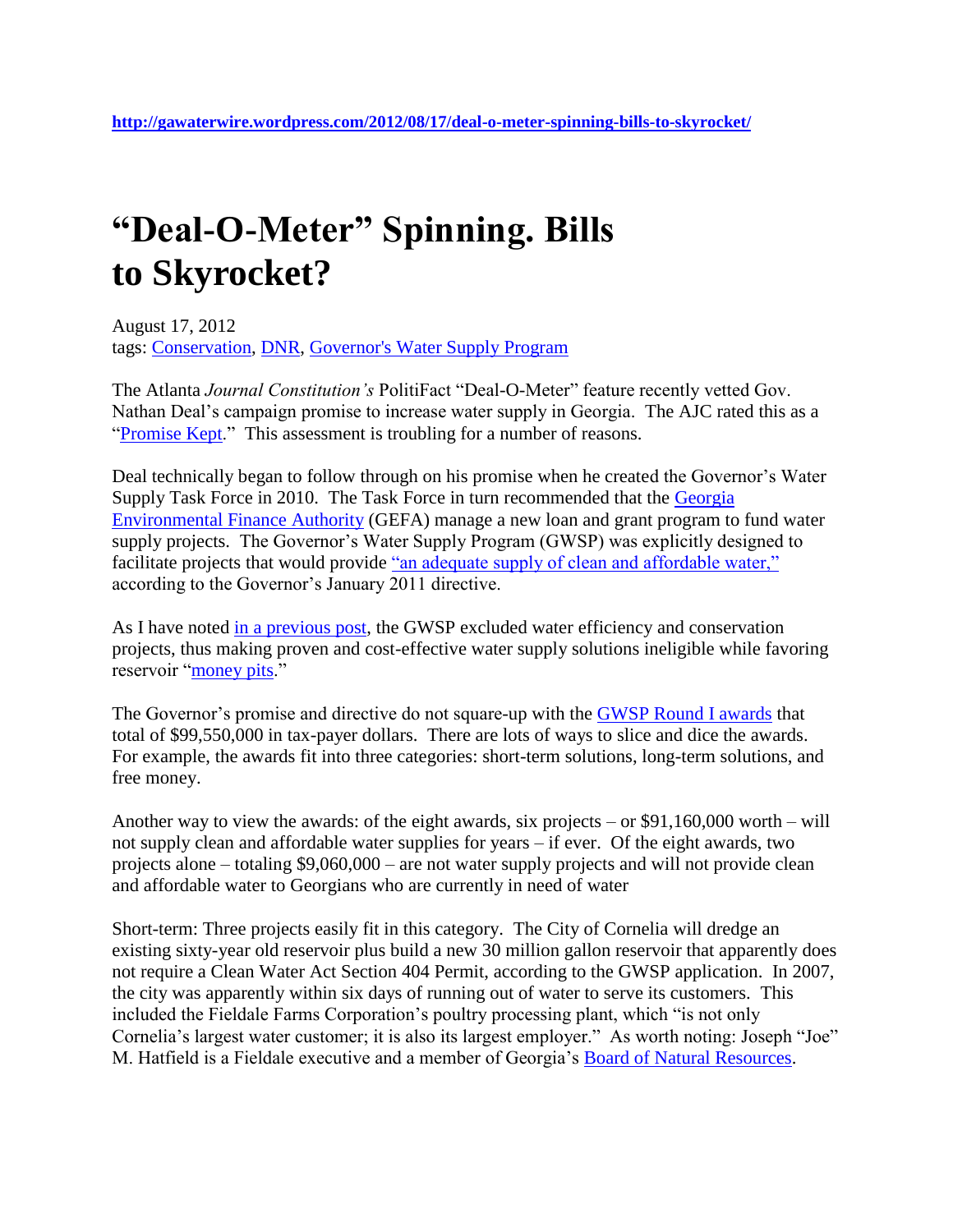The City of Hahira will drill a new water-well to increase capacity in existing elevated water towers. And the City of Vienna will drill a new well and build a new water tank to supply their town and preserve jobs associated with a Tyson chicken processing plant. Total price tag for the three projects: \$8,390, 866 in GWSP loans.

**Long-term, if ever: Three new reservoir projects – in [Newton County](http://www.covnews.com/section/1/article/31509/) (Bear Creek), Oconee and Walton Counties [\(Hard Labor Creek\)](http://gawaterwire.wordpress.com/2012/05/21/public-resources-private-dreams/), and Paulding County [\(Richland Creek](http://coosa.wordpress.com/2012/01/30/paulding-county-dam-plan-full-of-holes/)**) dominate the field. The first and second of the proposed reservoirs are outside of the Metro North Georgia Water Planning District and the Apalachicola-Chattahoochee-Flint River basin – and thus not geographically located in the region where the water is most needed.

The third proposed reservoir is located in the Alabama-Coosa-Tallapoosa River basin. And this project, according to one online commentary, has [allegedly](http://www.examiner.com/article/paulding-county-reservoir-a-reality-with-state-funding?cid=rss) been a pet of Georgia State Senate hopeful [Bill Carruth,](http://neighbornewspapers.com/bookmark/19827351-State-Senate-candidates-trade-charges-on-ethics-pledge) also a former Board of Natural Resources member.

All three reservoirs have been shepherded through the state and federal permitting process at one time or another by one consultant – Newton County's county attorney and a member of the Metro North Georgia Water District board – [Tommy Craig.](http://gawaterwire.wordpress.com/2011/07/27/%E2%80%9Ca-small-universe-of-people%E2%80%9D/) All of the projects have been justified on population projections and growth bubbles recently popped by the Great Recession. At least Oconee County's Chief Financial Officer [acknowledges this fact](http://flagpole.com/news/2012/aug/15/sea-c-notes/) – but remains happy to take the loot and put existing water utility rate payers on the hook. Total tax dollars headed to these ["money pits":](http://www.americanrivers.org/library/reports-publications/money-pit.html) \$82,100,000 in GEFA loans.

Free Money: Any political enthusiast interested in ethics, the [flow of lobbyist money,](http://gawaterwire.wordpress.com/2012/02/14/no-such-thing-as-a-free-lunch/) and wasteful government spending should find the remaining projects interesting. Georgia taxpayers are set to pour a direct state investment of \$9,060,000 in free grants into a stream flow augmentation experiment in the lower Flint River basin and a Lake Lanier resort that includes a [water park.](http://www.lakelanierislands.com/lanierworld)

The [Southwest Georgia Regional Commission's](http://www.swgrdc.org/) Flint River aquifer storage and recovery project – which will utilize the services of former Commissioner of the Department of Natural Resources Joe Tanner's [consulting group](http://www.joetanner.com/home.shtml) – will test a concept and will not create a new water supply.

And the [Lake Lanier Island's Development Authority](http://llida.georgia.gov/) – a public-private partnership chaired by former Commissioner of the Department of Natural Resources Lonice Barrett – will develop a water supply well so they do not have to buy water from the City of Gainesville to operate "resort facilities" including hotels, a golf course and a "water park," according to the GWSP application. The lease to operate the resort facilities on state land is held by Virgil Williams, a one-time advisor to former Gov. Zell Miller and [campaign contributor](http://www.bizjournals.com/atlanta/stories/2010/08/02/story4.html?page=all) to Gov. Deal.

As Georgia legislators bow to anti-tax interests [\(see epic TSPLOST failure\)](http://flagpole.com/news/2012/aug/15/capitol-impact/) and fail to fix the region's transportation woes; as they slash education spending and cut the Department of Natural Resources' budget (think state parks, like [Watson Mill Bridge\)](http://onlineathens.com/madison/2012-05-12/state-and-local-officials-residents-celebrate-watson-mills-return-state-park) – the GWSP will dump \$4.5 million into an exclusive water-resort and more than \$80 million into consultants' pockets for